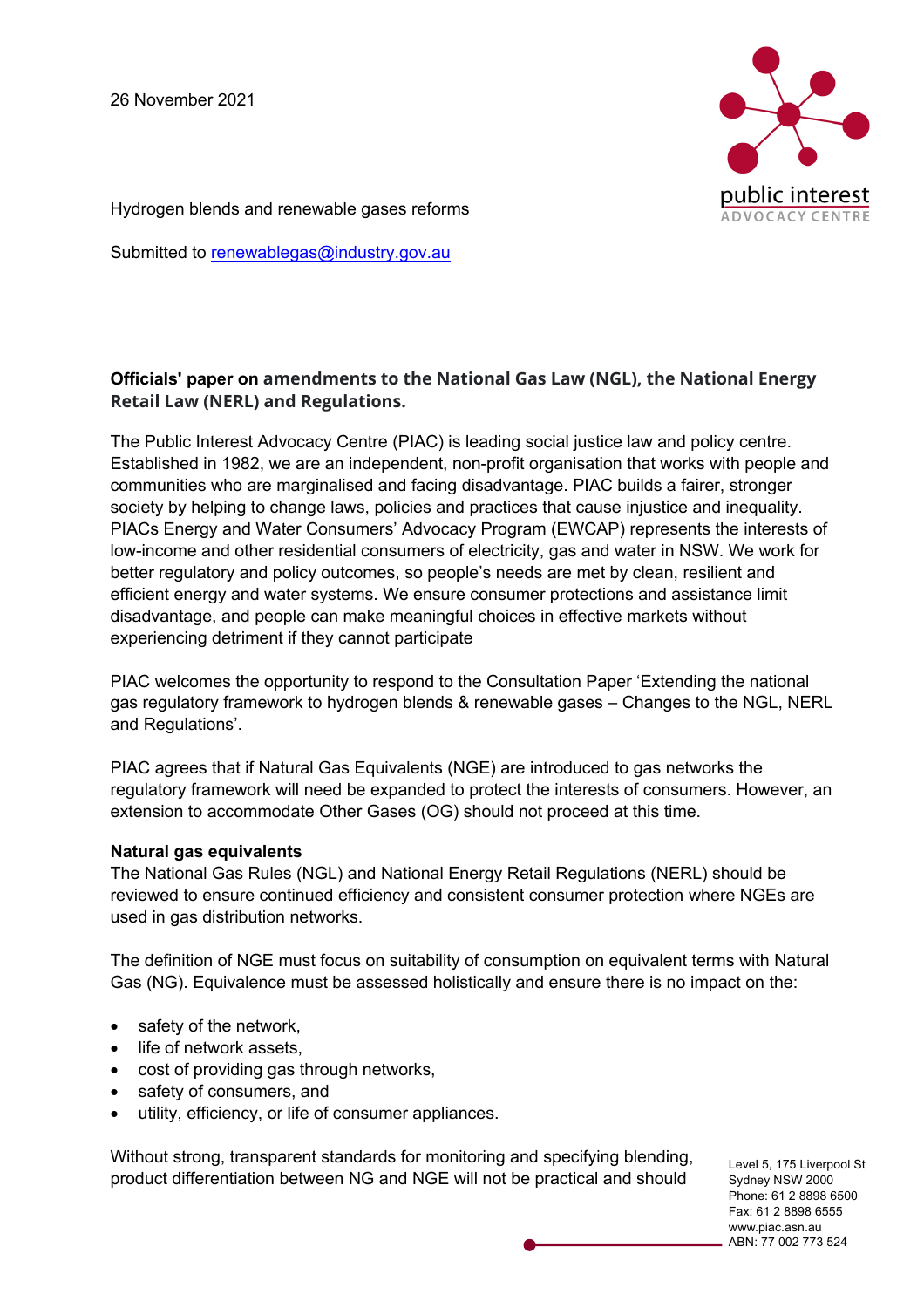not be allowed. This should be recognised in any changes to the NERL, ensuring that retailers are required to sell NGE as an undifferentiated product.

Where blending is allowed it is likely to be a function undertaken at the point of compression and injection into pipelines. These functions are currently subject to economic and other regulation. Blending activities should be subject to similar regulation to ensure consistency, transparency, and efficiency.

## **Other gases**

PIAC opposes the extension of the NGL and NERL to accommodate the introduction of other gases (OG). The Consultation Paper notes that Energy Ministers must be satisfied there are no unintended consequences to the 'future proofing' of the NGL and NERL in accommodating OG products before proceeding with the proposed changes to the regulatory framework at this time. No such confidence is possible.

In addition to questions regarding what role networked gas will play in the future energy system, the most credible future scenarios for efficient, sustainable energy provision involve rapid electrification of consumer loads and commensurate underutilisation of gas networks.

Australia's existing gas appliances and transmission networks are not built for hydrogen, and only able to accommodate very low-level blends at best. Some industrial processes cannot tolerate any hydrogen. To carry any significant amount of hydrogen would require expensive appliance replacement or upgrades and the overhaul of many safety standards and measures (such as smoke alarms) for every business and household using gas. Changes, replacements, and upgrades would be required throughout gas networks. These are significant considerations that go to the heart of the issue of long-term interests of energy consumers.

Extending the NGL and NERL now, prospectively, has real risks and potential implications for the ability of the energy frameworks to support an energy system that is as affordable, efficient, safe, and reliable as possible. The existing NGL framework was created to ensure the existing infrastructure providing essential services to, and providing regulated returns from, the community was operated transparently, efficiently, and affordably in the interests of the community.

The community's need for the existing gas infrastructure and the gas it provides is established. This does not apply to OG products, which may be so different from existing gas as to require an entirely new network and the complete replacement of gas appliances. If the future case for these products is demonstrated, their value for consumers and the community proven, it will be reasonable to consider how that need should be regulated. As distinct products they will have distinct properties. Therefore, they will have distinct consumer safety, reliability, quality, security, efficiency, and choice considerations. This will require a distinct legal and regulatory framework if and when the need for OG products and their value to the community is demonstrated. That is not yet the case and it would be inappropriate to use the current legal and regulatory framework for such a prospective, risky, and unproven purpose.

## **Consumers should not subsidise a potential hydrogen opportunity for Australia**

The Energy Ministers' vision for Hydrogen must not be subsidised by energy consumers. PIAC supports a co-ordinated strategy to address emissions and build renewable energy opportunities such as hydrogen exports. But it is not appropriate for the use of hydrogen in gas networks to be the basis for realising potential export industry opportunities. This would lead to consumers bearing the costs of development and the risks of failure. Blending must not increase the costs of gas or the costs of the networks supplying it. Pursuing hydrogen export